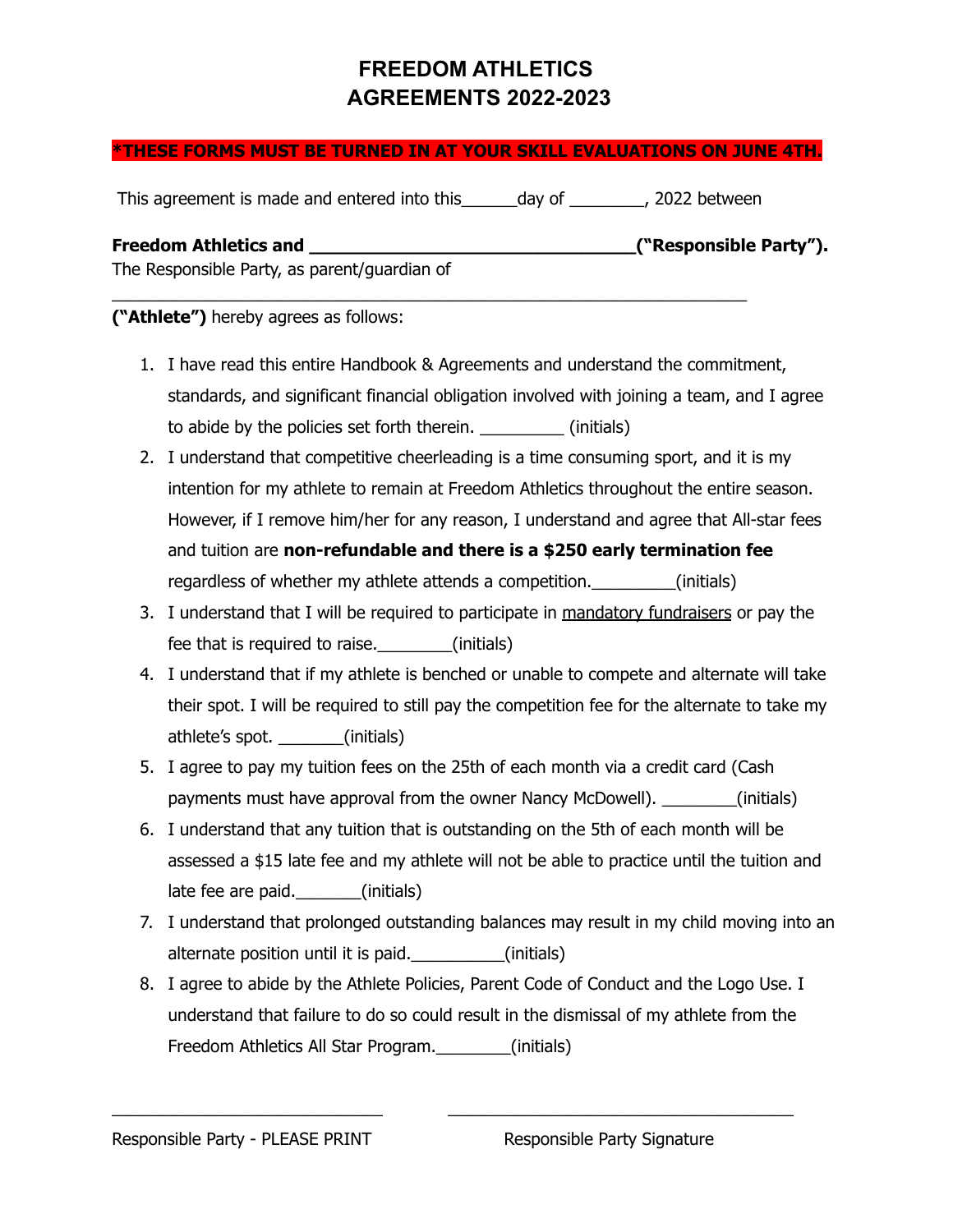I, ZEPTER STRING AUTHORIZE FOR MY CREDIT CARD TO BE CHARGED MY MONTHLY TUITION FEES, LAST FEES OR ANY ADDITIONAL FEES (COMPETITION, UNIFORM FEES). I UNDERSTAND MY CREDIT CARD WILL BE CHARGED FROM JUNE 2022 -MAY 2023 (FULL SEASON) OR NOVEMBER 2022-MAY 2023 (MIDSEASON). THERE MAY BE ADDITIONAL FEES DUE IN MAY FOR TEAMS THAT ADVANCE TO SPECIAL INVITE ONLY COMPETITIONS. MY CREDIT CARD WILL BE CHARGED THE LATE FEE OF \$15.00, PER ATHLETE FOR TUITION PAID AFTER THE 5TH.

I CERTIFY THAT THE INFORMATION IS CORRECT AND ACCURATE. I HEREBY AUTHORIZE FREEDOM ATHLETICS, INC TO COLLECT FEES THAT ARE DUE BY PROCESSING THE CARD BELOW ON THE 25TH OF EACH MONTH FOR THE 2022-2023 SEASON.

Cardholder's Signature

❏ MY CREDIT CARD IS ALREADY ON FILE IN MY CUSTOMER PORTAL

❏ I HAVE UPDATED ALL MY INFORMATION IN MY CUSTOMER PORTAL IN ICLASS PRO

#### **PLEASE PRINT CLEARLY**

| CARD TYPE <b>CARD</b> |                                      |  |  |  |  |
|-----------------------|--------------------------------------|--|--|--|--|
|                       | CVV CODE <u>____________________</u> |  |  |  |  |
| EXPIRATION DATE /     |                                      |  |  |  |  |
|                       |                                      |  |  |  |  |
|                       |                                      |  |  |  |  |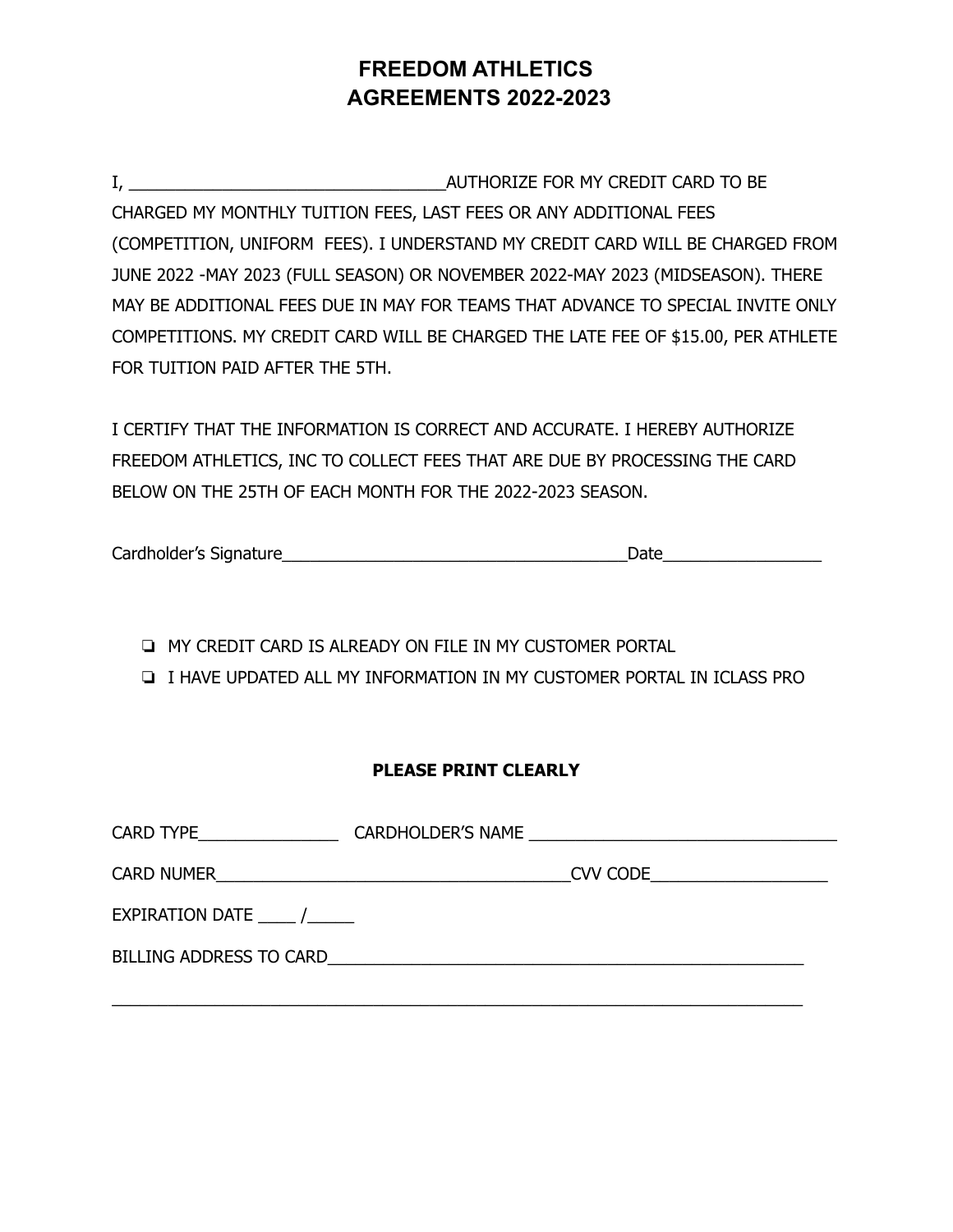#### **PARENT CODE OF CONDUCT:** (Please read and initial each line)

Responsibilities of the parent, step parent, and/or guardian of athlete are as follows:

- 1. I / We understand that cheering at Freedom Athletics is a privilege. I/ We understand that Freedom Athletics **IS NOT PUBLIC** school, and they will discipline my athlete for not following the rules. \_\_\_\_\_\_\_(initials) \_\_\_\_\_\_(initials)
- 2. I / We agree to pick up our athlete ON TIME (or notify someone you are running late) practices, events, performances and competitions. \_\_\_\_\_\_\_(initials) \_\_\_\_\_\_(initials)
- 3. I / We will be responsible for getting our athlete to and from events and competitions. If I/ We are unable to attend the competition we will find another cheer parent to take our athlete AND share any **expenses such as hotel, food, gas,**

etc.\_\_\_\_\_\_\_(initials)\_\_\_\_\_\_\_(initials)

- 4. I/ We agree to be responsible for our athlete activities or behavior during all Freedom events, community events, and competitions. \_\_\_\_\_\_\_(initials) \_\_\_\_\_\_(initials)
- 5. I/We agree as parents or guardians not to get drunk or act inappropriate at any Freedom events. \_\_\_\_\_\_\_\_\_(initials) \_\_\_\_\_\_\_\_\_\_(initials)
- 6. I / We agree to have access to the band app, team facebook pages and email. I / We understand this is Freedom's main form of communication with the

parents. (initials) (initials)

7. I / We understand that Freedom Staff is solely responsible and retains full creative control of the placement of MY athlete(s) on a team and all competition routines elements (formations, positions in stunts, cheer and dance sequences).\_\_\_\_\_\_\_\_(initials)\_\_\_\_\_\_\_(initials)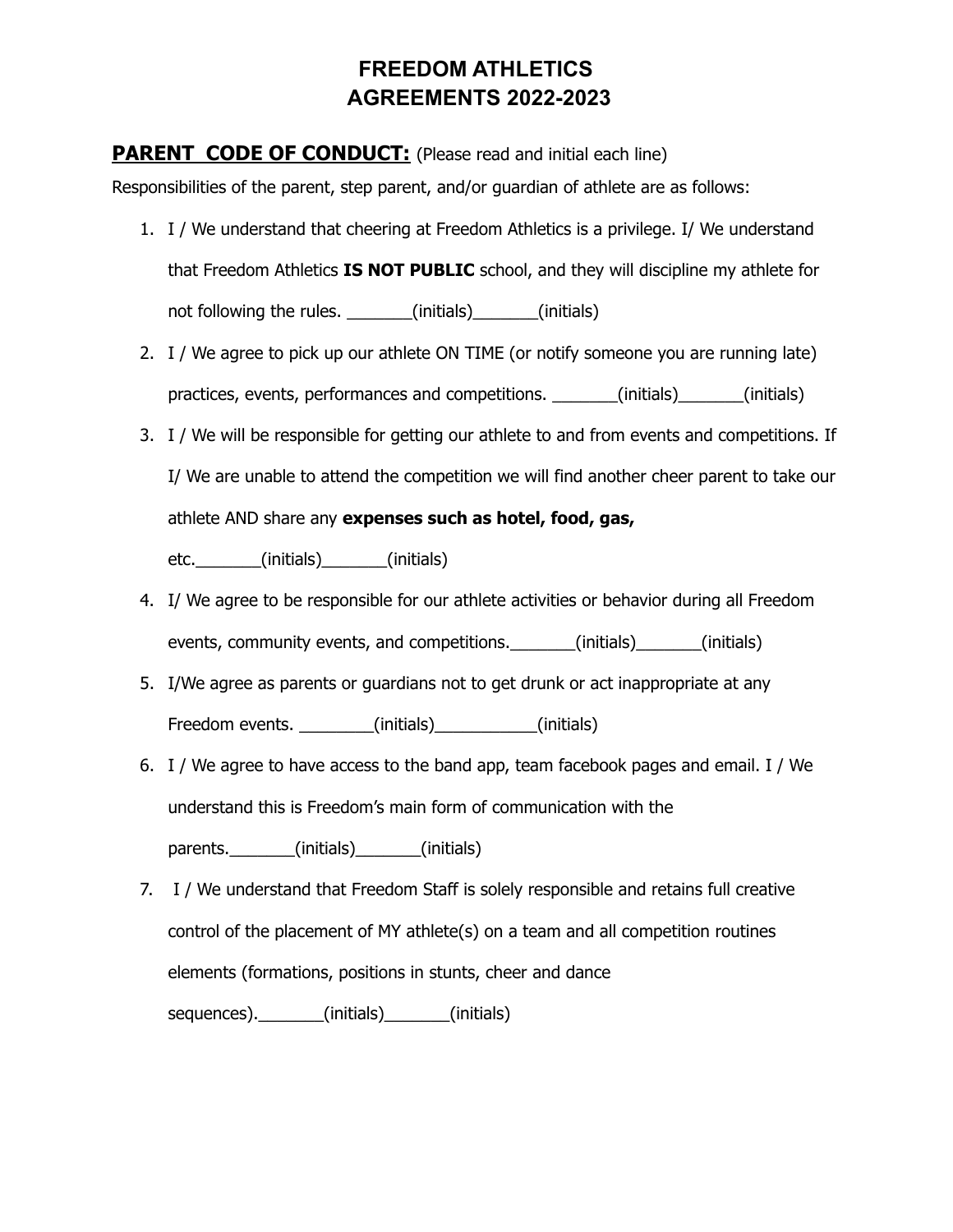8. I /We understand that if my athlete can not practice, perform or compete due to being benched, injury, sickness or family emergency, an alternative will be used to replace my athlete. I understand that tuition fees AND competition fees will be used for the alternate to replace my athlete at that specific event. If for some reason the athlete can not return due to injury we will address each case individually.

\_\_\_\_\_\_\_(initials)\_\_\_\_\_\_\_(initials)

- 9. I /We will not use cheer as a punishment. This only hurts the team and their success. \_\_\_\_\_\_\_(initials) \_\_\_\_\_\_(initials)
- 10. I / We will not speak about an athlete or any other athlete, our program, coaches or Freedom in a negative manner via social media. I/We will let the coaches coach and I will see the best in every team and athlete. I/ We understand Freedom has an open door policy to bring issues directly to the coach first, then the owner if necessary.

\_\_\_\_\_\_\_(initials)\_\_\_\_\_\_\_(initials)

11. I / We will monitor my athletes' social media accounts and all platforms.

\_\_\_\_\_\_\_(initials)\_\_\_\_\_\_\_(initials)

12. I / We understand there will be additional community service events that Freedom attends and performs at during the season. These events require all to participate.

\_\_\_\_\_\_\_(initials)\_\_\_\_\_\_\_(initials)

13. I / We have electronically signed all the waivers and policies in our I class pro customer profile. These include: Medical waiver, Photo release, Financial waiver.

\_\_\_\_\_\_\_(initials)\_\_\_\_\_\_\_(initials)

14. I / We understand the name "Freedom Athletics" and the "Freedom Logo"are property of Freedom Athletics, Inc. Permission is required from the owner before anyone can sell any products or services that involves, uses, or displays our name or logo. We want to be very careful about how our brand is presented. \_\_\_\_\_\_\_\_(initials) \_\_\_\_\_\_(initials)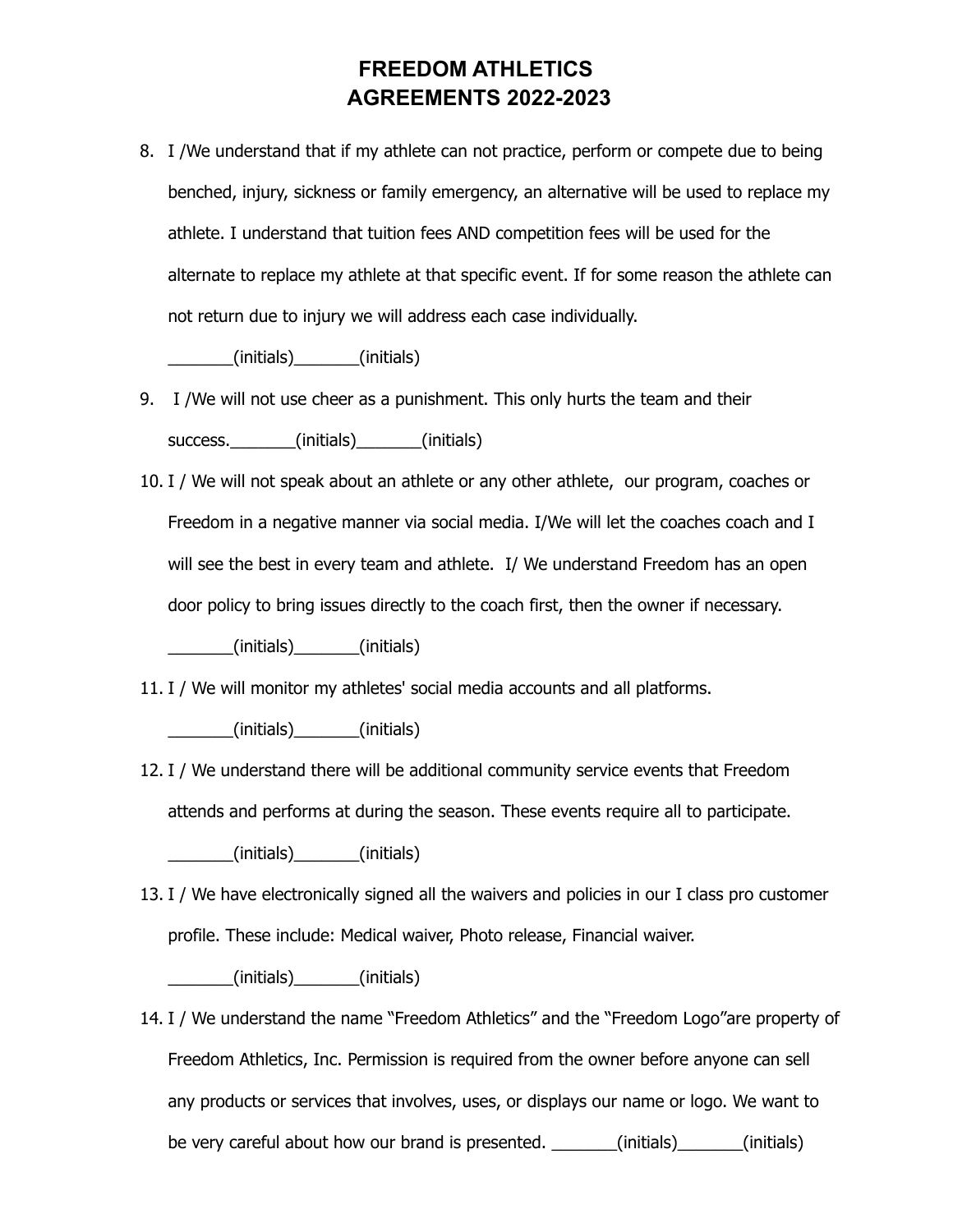15. I / We will not bring our athlete to practice if they are showing signs of Coronavirus or have been exposed to someone who has it. \_\_\_\_\_\_\_(initials) \_\_\_\_\_\_(initials)

16. I/ We understand that our athlete should not bring their cell phone to the gym, but if they do it will be turned off and placed in a cell phone basket. Not all athletes are allowed to have a phone or access to things on social media. I will communicate this with my athlete so they are aware. \_\_\_\_\_\_(initials) \_\_\_\_\_\_(initials)

By signing this contract you acknowledge that you have **read and understand the terms and conditions of this agreement,** and will be held accountable for these rules. Violating any of these parent guidelines will result in immediate action that could lead to dismal from our program.

| Parent Signature(s) _____ |  |  |
|---------------------------|--|--|
| Date                      |  |  |

| Parent Signature(s) |  |
|---------------------|--|
| Date                |  |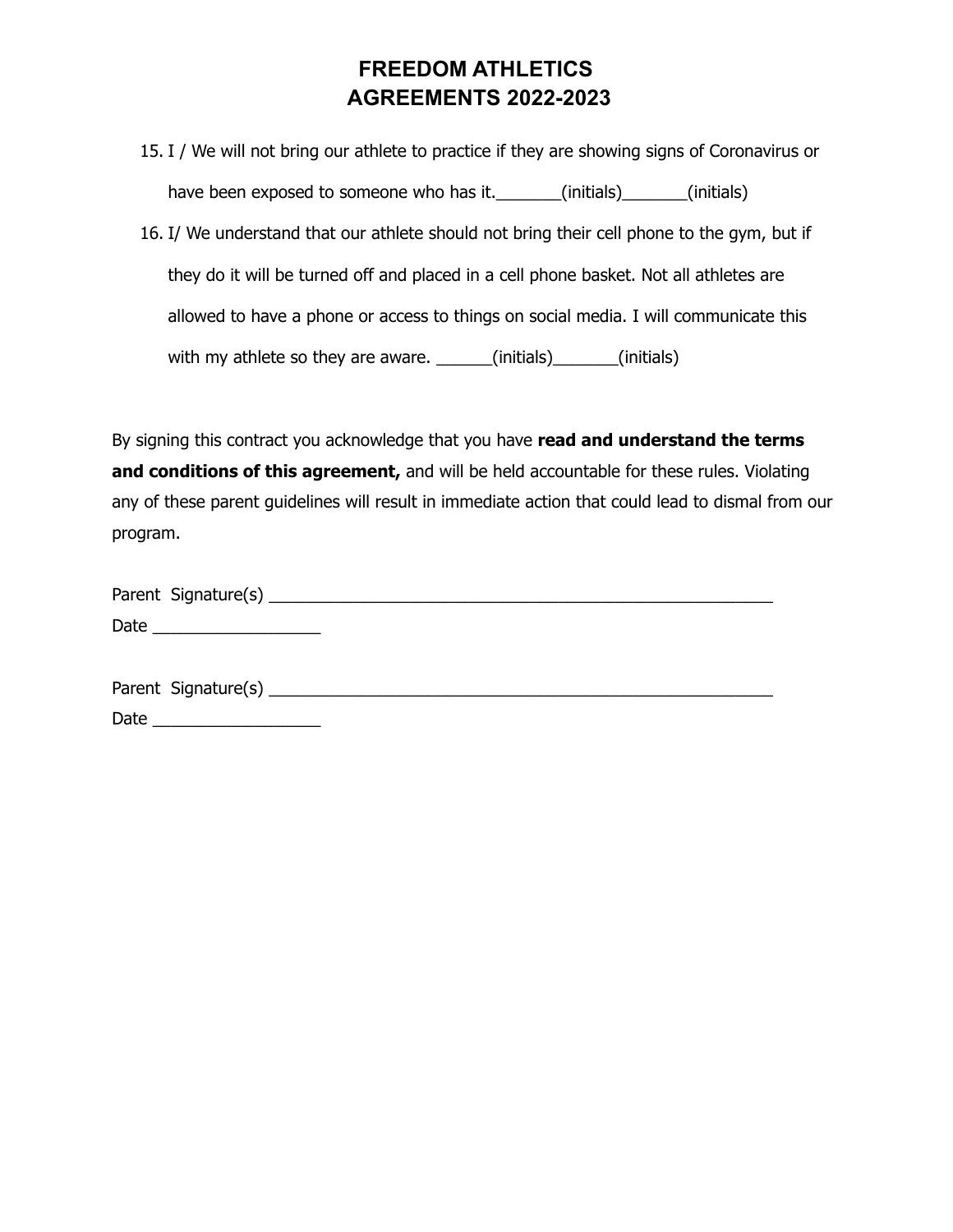#### **ATHLETE AGREEMENT:** (Please read and initial each line)

- 1. I, \_\_\_\_\_\_\_(initial) understand that cheering at Freedom Athletics is a privilege. I understand that Freedom Athletics **IS NOT PUBLIC** school, and they will discipline my athlete for not following the rules.
- 2. I, \_\_\_\_\_\_\_(initial) agree to uphold the highest standards of moral conduct in and out of uniform. I will not participate in any negative actions or comments in regards to my Freedom teams or family.
- 3. I, \_\_\_\_\_\_\_\_(initial) understand that school is my number one priority. I will practice time management and communicate with my coaches and parents if I am struggling or need help.
- 4. I, \_\_\_\_\_\_\_\_(initial) understand that I must maintain a healthy and physically strong condition. I will be pushed, sore and encouraged to do my best.
- 5. I, \_\_\_\_\_\_\_(initial) understand that I will be terminated from the team if I am under the influence of alcohol or drugs.
- 6. I, \_\_\_\_\_\_\_\_(initial) understand I must communicate with my coaches I**MMEDIATELY of ANY injury.**
- 7. I, \_\_\_\_\_\_\_(initial) understand that I am a role model for future athletes at Freedom. My behavior outside of the gym is just as important as inside. I will not post ANYTHING on social media that is negative about Freedom, my team, coaches or myself. This included, but not limited to: pictures/ text/messages of any kind of Facebook/ Snap Chat/ Your "Private snap chat"/Twitter/ Instagram/ Tik Tok/Photos and any other social media platform. **ANYTHING NEGATIVE WILL BE DEALT WITH ACCORDINGLY**, So remember if you LOVE Freedom and cheering you could lose it all even with "guilt by association"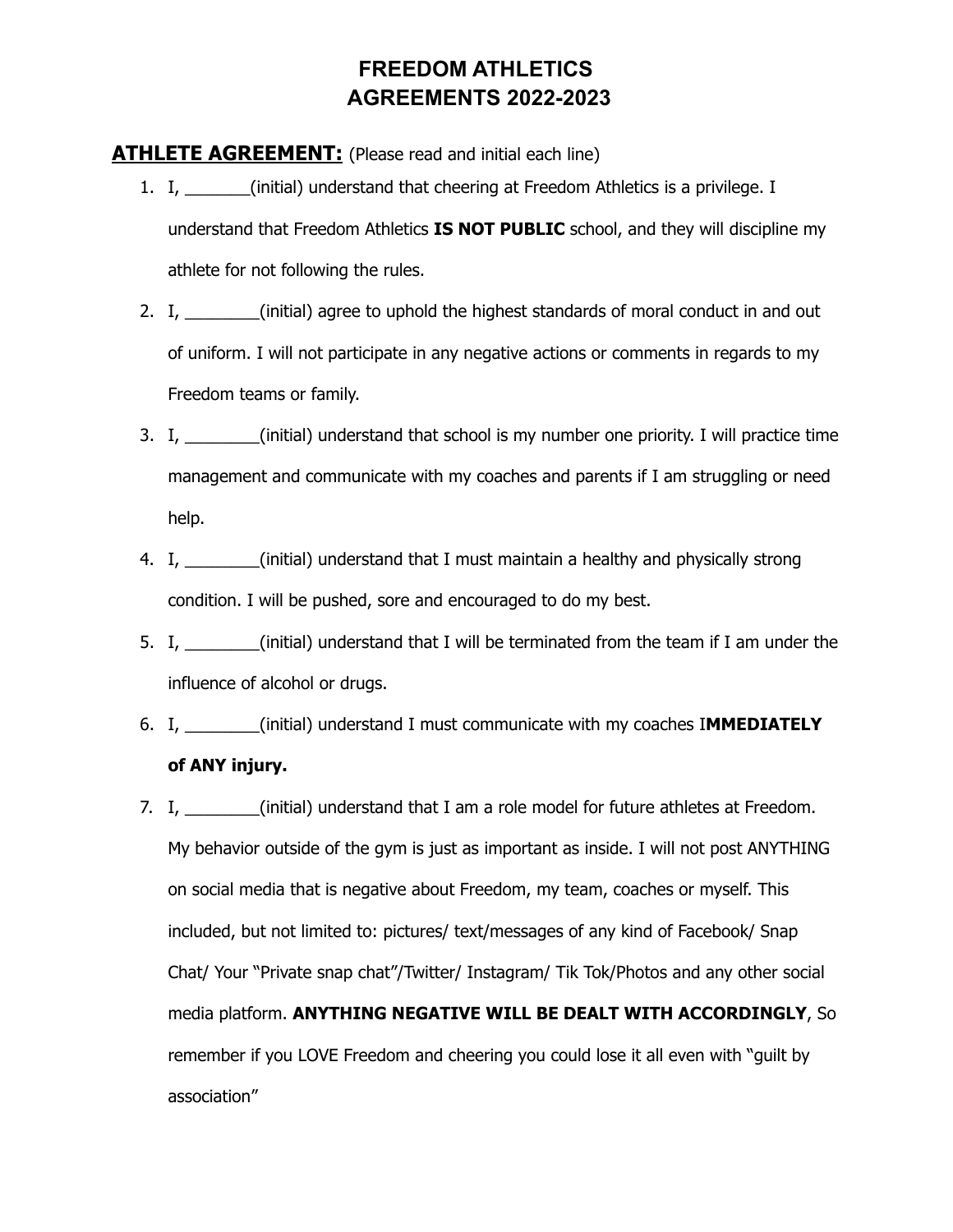- 8. I, \_\_\_\_\_\_\_(initial) understand that I must participate in team activities such as team bonding,and community events.
- 9. I, \_\_\_\_\_\_\_\_(initial) I will use my voice in a positive manner to ask for help, or give help to a teammate or myself.
- 10. I, \_\_\_\_\_\_\_\_(initial) understand how important sportsmanship and team unity is to Freedom.

By signing this contract you acknowledge that you have **read and understand the terms and conditions of this agreement,** and will be held accountable for these rules. Violating any of these athlete guidelines will result in immediate action that could lead to dismal from our program.

| Athlete Signature |  |  |
|-------------------|--|--|
| Date              |  |  |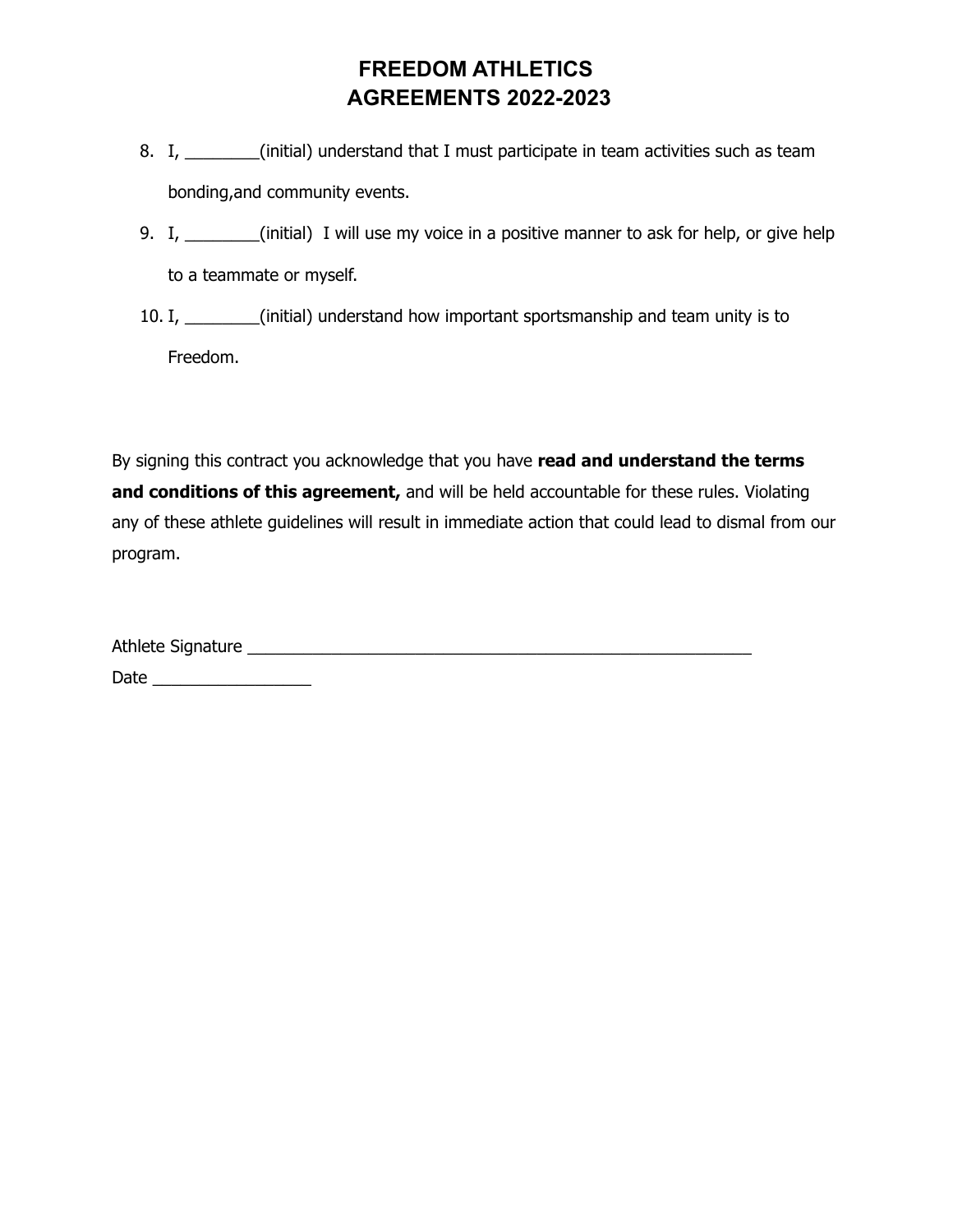#### **GYM GUIDELINES**

- 1. For the safety and fairness of all participants, only coaches and athletes are allowed on the gym floor.
- 2. We will not allow parents, friends, grandparents, etc. on the floor at any time unless invited.
- 3. Please help us in this effort to provide the best service to our/your athletes.
- 4. Athletes are not permitted to compete, fill in or participate with any other All Star team while currently enrolled in a Freedom Athletics program. For more information fo to [www.usasf.net](http://www.usasf.net)
- 5. We are honored to work with your athlete, and we do not take that task lightly. Please also understand that participation in the program is a choice and a privilege ANY parent or athlete who displays negative behavior is counter-productive to the overall success of the program and can be dismissed from the program at any time without warning. This includes social media platforms.

#### **Parent Signature\_\_\_\_\_\_\_\_\_\_\_\_\_\_\_\_\_\_\_\_\_\_\_\_\_\_\_\_\_\_\_\_\_\_\_\_\_\_\_\_\_\_\_\_\_\_\_\_\_\_\_\_**

### **INFORMATION & SOCIAL MEDIA OUTLETS**

- 1. Band App Please download the app. We use this for information purposes ONLY. NO comments will be allowed. When creating your account, please enable the text message feature. This way you will get a text message alert that an important post was made on the band.
- 2. Team FaceBook Pages Each team will have a FB page again, for information purposes ONLY. No comments will be allowed.
- 3. Email This is our main form of communication. You will get your invoices, payment receipts, and any other info via email. It is **YOUR** responsibility to make sure that we have your CURRENT email address so that you receive all pertinent information.

#### **Parent Signature**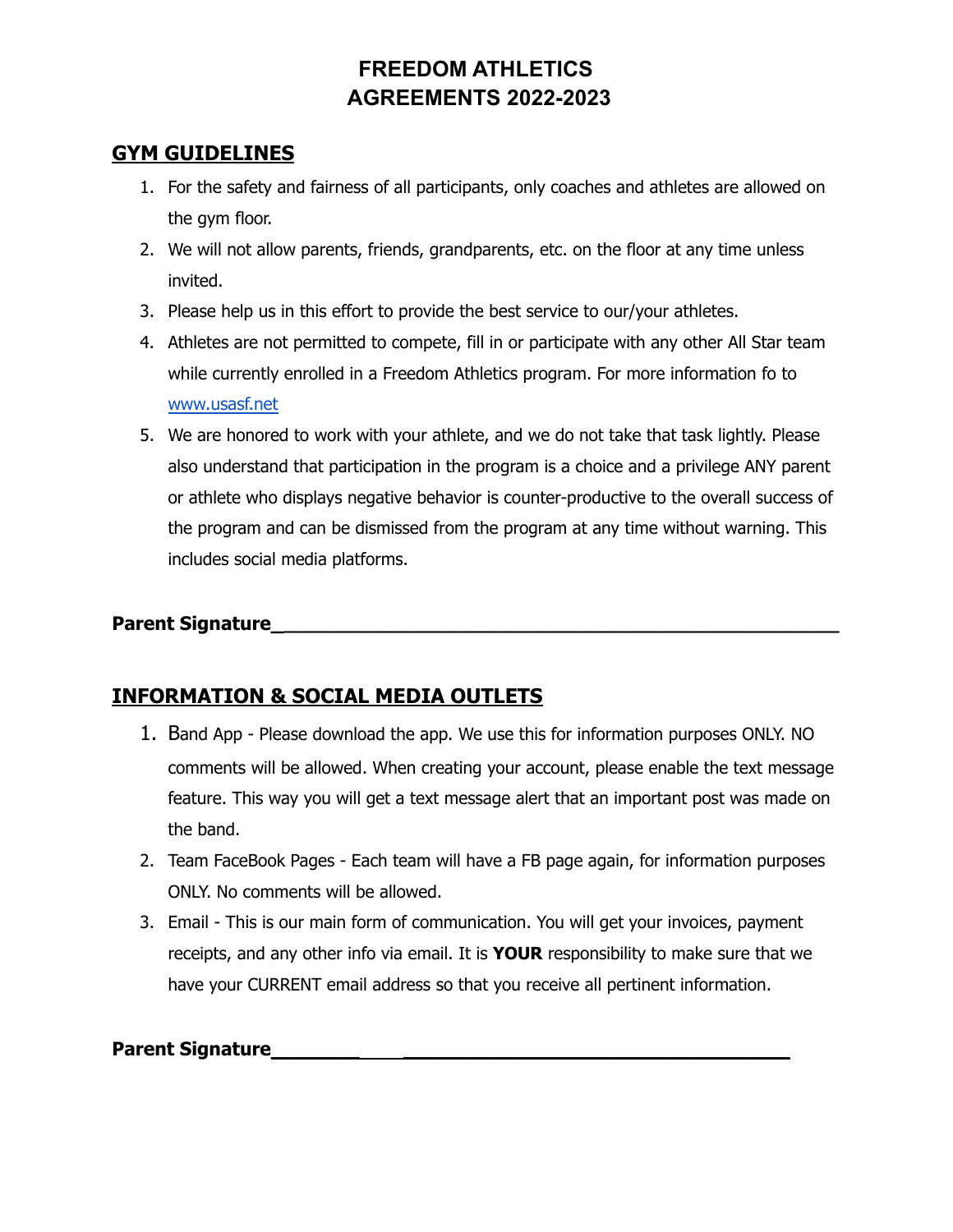#### **SOCIAL MEDIA**

Freedom Athletics Inc

Instagram - freedom\_allstars Facebook - @FreedomAthletics1 Snap Chat - freedomallstars

#### **USASF & SAFE SPORT CERTIFIED GYM**

- 1. The mission of the United States All Star Federation (USASF) is "to support and enrich the lives of our all star athletes and members. We provide consistent rules, strive for a safe environment for our athletes, drive competition excellence and promote a positive image for the sport."
- 2. Freedom Staff are certified and background checked through the USASF .
- 3. Each athlete who cheers for Freedom Athletics will be required to become a member of the USASF. The cost is \$49. If an athlete turns 18 during the season, they are required to do the Safe Sport training and have a background check. More information can be found at usasf.net

#### **ADDITIONAL TRAINING OPTIONS**

- 1. Tumbling Class Option All Star athletes are encouraged to take an extra hour of tumbling per week to improve their tumbling skills. They will do team tumbling that will continue to work on the tumbling skills needed for their team level. We will offer specific tumbling classes for just our all star athletes. It is discounted to \$80 for 1 hour of class each week. This is billed monthly.
- 2. Please note that if you have an outstanding balance on your account, your athlete will not be allowed to take classes until their account is current. (This also includes siblings that are not all stars)
- 3. Flyer Flexibility Class Is an additional \$30 a month and is mandatory for all fliers. Fliers meet 30 minutes before each practice. Coaches will let you know if your athlete will need to take this class.
- 4. Crossing Over to Another Team The additional practices, and extended time in the gym, will help develop their athletic ability and confidence. THIS OPTION IS NOT FOR EVERYONE. The commitment of time is greatly increased. First year athletes are discouraged from participating on more than one team. Please understand each case will be addressed individually. The coaches reserve the right to make exceptions under special circumstances without question.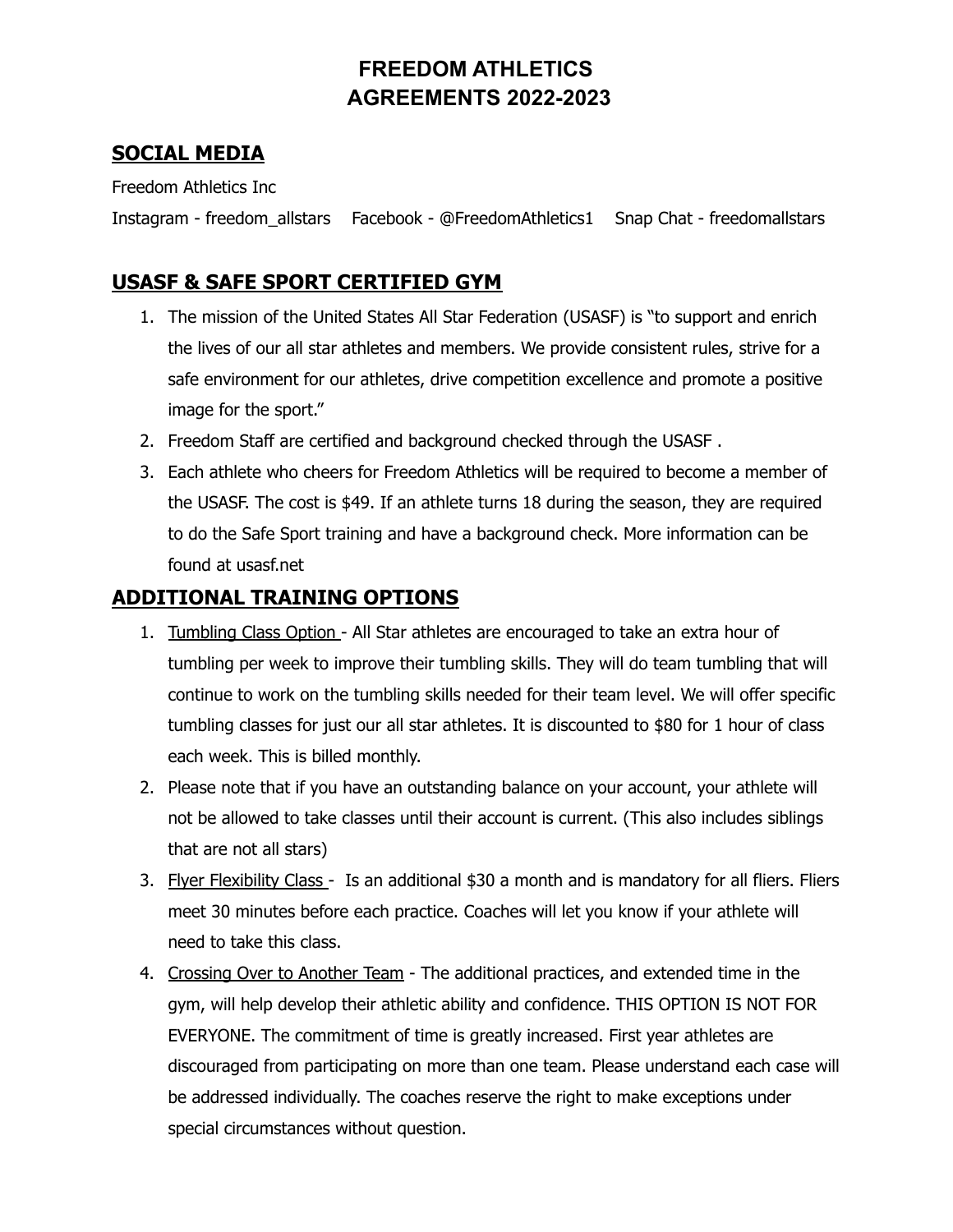#### **DRESS CODE**

- 1. Practice Dress Code Athletes must wear the correct practice clothes to practice. Cheer shoes must be worn at every practice.
- 2. Shorts are meant to be worn as shorts, and do not need to be pulled up excessively.
- 3. Hair should be pulled up and out of the face.
- 4. **NO JEWELRY** of any kind is allowed to be worn during practice. Neither Freedom Athletics or Staff is responsible for jewelry if it is worn into the gym, removed for practice, lost or stolen or causes injury.
- 5. New piercings are strongly discouraged during the season.

#### **Parent Signature**

#### **ATTENDANCE**

1. Summer Practices - At Freedom our Freedom Weeks "Hell Weeks" is a continuation of our skill evaluations AND our summer practices. Due to the growth of our program we may have to offer our Hell weeks in 2 different sessions. We will know if we have to make 2 sessions once we have skill evaluations. These would be :

Week # 1 - June 6-9 (9am - 5pm) or Session 1 (9am - 3pm) / Session 2 (3pm - 9pm) Week # 2 - June 13-17 (9am - 3pm) or Session 1 (9am -1pm) / Session 2 (3pm -7pm)

• No class June 15th

Week # 3 - June 21-23 (9am - 3pm) or Session 1 (9am -1pm) / Session 2 (3pm -7pm) Week # 4 - July 11-14 (9am - 5pm) or Session 1 (9am - 3pm) / Session 2 (3pm - 9pm) Week # 5 - July 18-22 (9am - 3pm) or Session 1 (9am -1pm) / Session 2 (3pm -7pm)

● No class July 20th

Week # 6 - July 26-28 (9am - 3pm) or Session 1 (9am -1pm) / Session 2 (3pm -7pm)

2. Competition Season Practices - The "Competition Season" begins August 8, 2022 and ends May 2023. Practice attendance is mandatory and compliance with the attendance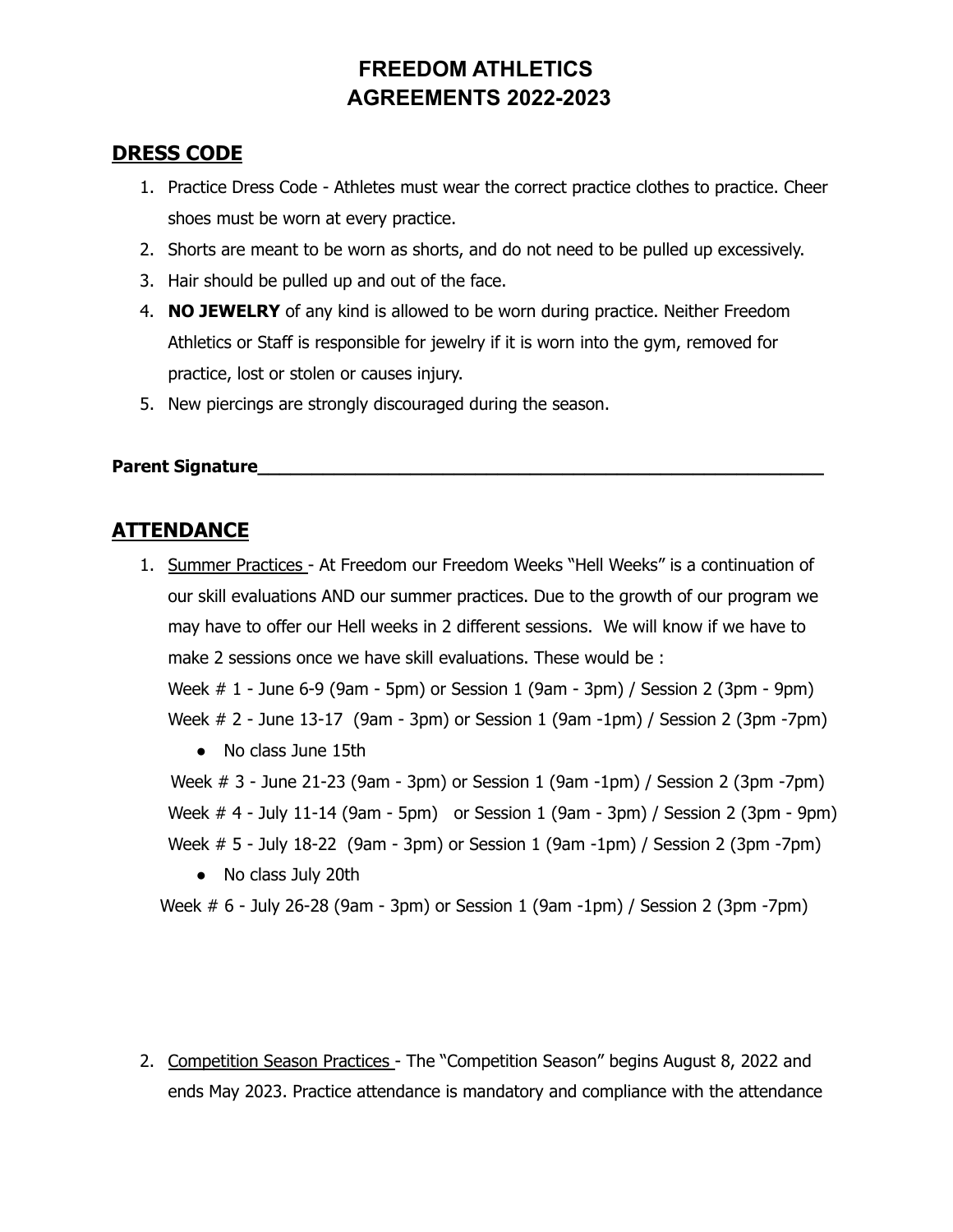policy below will be strictly enforced, An athlete's team position will be jeopardized for no compliance with all the following terms of the attendance policy.

- Athletes are expected to be at every practice. Just like your coaches
- If an athlete is absent from practice for any reason, whether excused or unexcused, he or she is responsible for learning ALL routine changes made in their absence BEFORE the next practice. (Minis and above)
- We have all our practices set for the season, but there will be times when we have to change them or add another one.
- We are aware that many junior/senior HS age athletes will need to take the ACT/SAT on a Saturday. We recommend that you schedule these as early in the season as possible. A competition cannot be missed due to ACT/SAT testing. Please let your coach know your SAT/ACT dates as soon as possible.
- Due to the size of our gym, WE WILL HAVE CLOSED PRACTICES; we need parents to drop off their athletes and return the last 10-15 minutes of practice to watch. There may not be seating available. There are many things you could do during the 2 hour practice.

## **The Gym Owner (Boss Lady), and team coaches have the ultimate discretionary authority to excuse absences on a case-by-case basis.**

- 3. Unexcused Absences Examples of unexcused absences: family gatherings after breaks, concerts, parties, studying, birthday parties, dances, trips to Disney, etc.
- 4. **UNEXCUSED ABSENCES are NEVER allowed the weekend and week before a competition or performance under any circumstance. An alternate will be put in your athlete's spot for that event. If you know early that your athlete has a conflict with a competition date, speak directly with Coach Nancy**.
- 5. Missing a competition with no notice will result in immediate dismissal from the program.
- 6. INJURY In the event an athlete is injured, you should notifiy your Head Coach and Gym Owner immediatley. Thereafter you should continuously update coaches as soon as possible with all information concerning the doctor's prognosis, estimated length of recovery, potential for surgery, and any change in circumstance affecting their ability to perform the physical skills required to fulfill their role on the team. We will re-choreograph routines based on the athlete's injury and length of recovery. Once the